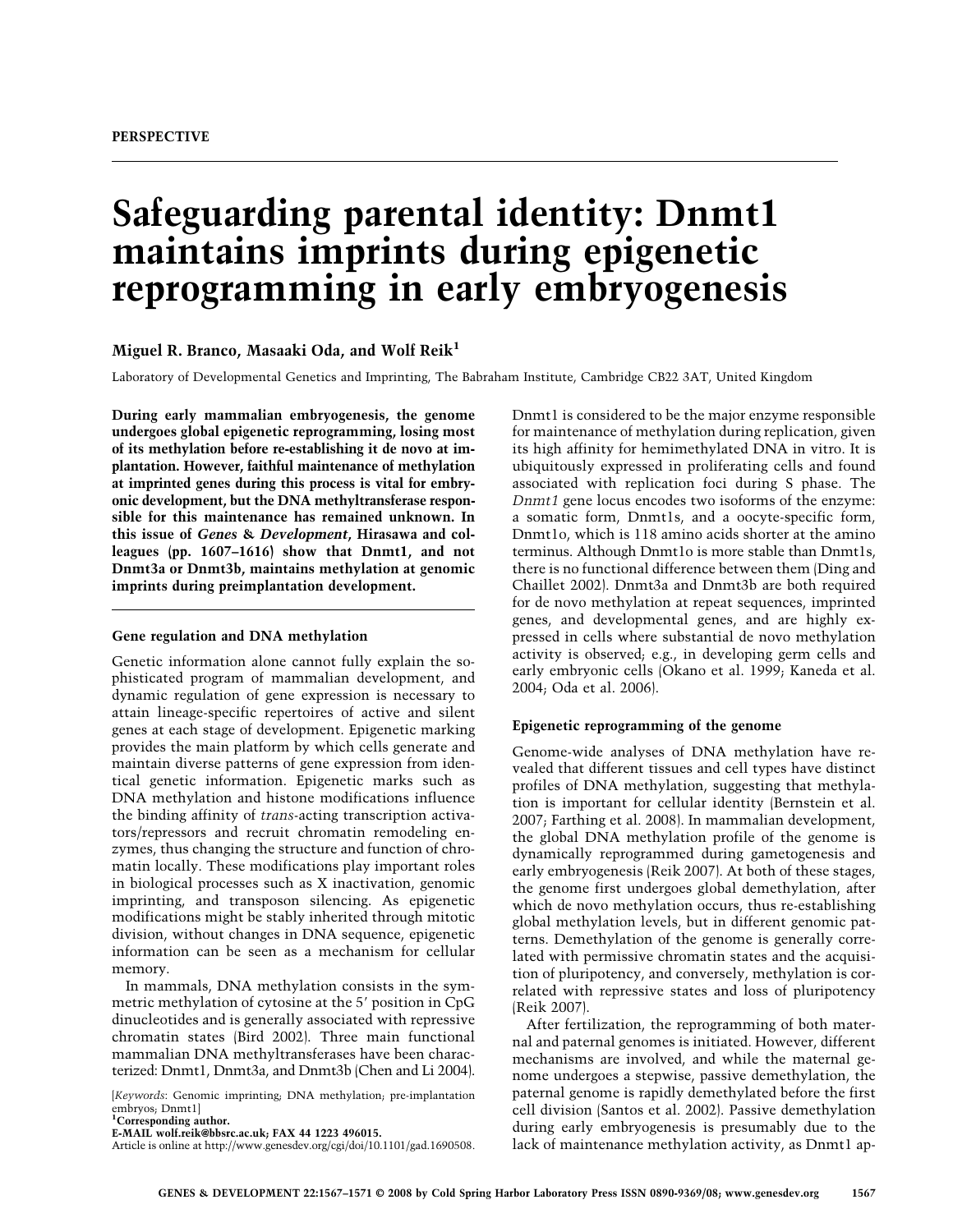pears to be excluded from the nucleus during most of preimplantation development (Howell et al. 2001). Methylation levels in the preimplantation embryo are typically at their lowest by the morula stage, and as the blastocyst is being formed they start being regained, preferentially in the inner cell mass (Dean et al. 2001; Santos et al. 2002). Importantly, however, while a large part of the genome undergoes demethylation, there are specific sequences—including the transposon family of IAPs and all imprinted genes studied so far—whose methylation is maintained (Lane et al. 2003; Edwards and Ferguson-Smith 2007).

#### **Control of imprinted gene expression**

Genomic imprinting plays important roles in development, especially in fetal and postnatal growth, as well as in the development and function of the placenta (Constancia et al. 2004). Many imprinted genes in the genome are clustered, and their cluster-wide allele-specific expression depends on *cis*-acting elements named imprinting control regions (ICRs) (Edwards and Ferguson-Smith 2007). ICRs acquire differential DNA methylation between paternal and maternal alleles, and thus DNA methylation acts as a primary mark for imprinting. During gametogenesis, imprinted methylation at ICRs is erased by an unknown but potentially active mechanism at around embryonic day 11.5 (E11.5), after primordial germ cells have arrived in the genital ridges (Hajkova et al. 2002, 2008; Lee et al. 2002), and subsequently methylation of ICRs is re-established in a sex-specific fashion. Both Dnmt3a and Dnm3l, which is a member of Dnmt3 family but lacking catalytic activity, are essential for the establishment of methylation at imprinted genes in the germ cells (Bourc'his et al. 2001; Kaneda et al. 2004). In post-implantation embryos and somatic cells, maintenance of methylation at imprinted genes depends on Dnmt1 (Li et al. 1993).

During early embryogenesis, although global epigenetic reprogramming occurs, imprinted methylation is resistant to the demethylation process. It has been shown previously that the oocyte-specific Dnmt1o maintains imprints during one cell cycle alone, as mouse embryos from Dnmt1o-null females lost roughly half of their imprints (Howell et al. 2001). In accordance with this observation, Dnmt1o was found excluded from nuclei at most preimplantation stages, with the exception of the eight-cell stage, when it translocated into the nucleus for one cell cycle (Carlson et al. 1992; Howell et al. 2001; Ratnam et al. 2002). No Dnmt1s was detected at least until the blastocyst stage, and therefore the question of which methyltransferase maintained genomic imprints in preimplantation stages other than the eight-cell stage remained open (Howell et al. 2001; Ratnam et al. 2002). In this issue of *Genes* & *Development*, Hiroyuki Sasaki's group addresses and convincingly answers this question (Hirasawa et al. 2008).

## **A job for de novo DNA methyltransferases?**

Although Dnmt3a and Dnmt3b have been mainly implicated in de novo DNA methylation during gametogen(2008) first explored the possibility that Dnmt3a and Dnmt3b were involved in the maintenance of methylation at genomic imprints during the epigenetic reprogramming that occurs in early embryogenesis. Previous studies suggested that while mRNAs of Dnmt3a and Dnmt3b were only detected at relatively low levels before the morula stage (Ko et al. 2005; Vassena et al. 2005), immunostaining experiments seemed to indicate that the respective proteins were present at most stages of preimplantation development (Ko et al. 2005). Hirasawa et al. (2008) have now clarified the expression of the de novo methyltransferases in early embryogenesis (summarized in Fig. 1). By using knockout embryos for *Dnmt3a* and *Dnmt3b*, the investigators demonstrate the specificity of the antibodies used, thus convincingly revealing the expression pattern of the proteins. Dnmt3a expression is relatively high in the growing oocyte and fertilized embryo and then becomes progressively lower until virtually no protein is detected in the blastocyst, while conversely, Dnmt3b expression is very low in the oocyte and one- to two-cell embryo and increases throughout subsequent stages, being highly expressed in both lineages of the early blastocyst. Notably, upon expansion and implantation of the blastocyst, Dnmt3b becomes restricted to the inner cell mass (Watanabe et al. 2002). In a series of elegant experiments, Hirasawa et al. (2008) further determine where and when the de novo methyltransferase genes are first transcribed by using tissue-specific Cre recombinases that knock out the respective gene conditionally in either the male or female gametes. The investigators show that, in accordance with their expression pattern, Dnmt3a in the embryo is mainly inherited from the oocyte, while Dnmt3b is a result of embryonic transcription, which initiates at the two-cell stage. Dnmt3a and Dnmt3b are often found to have overlapping functions and even exhibit synergism (Okano et al.

esis and early embryogenesis, there is evidence that they also help to maintain overall methylation levels, including at imprinted genes (Okano et al. 1999; Chen et al. 2003; Jackson et al. 2004). In their study, Hirasawa et al.

1999; Kato et al. 2007; Li et al. 2007). Thus, to test whether the presence of these enzymes in the pre-implantation embryo was needed for the maintenance of genomic imprints, Hirasawa et al. (2008) generated double knockout embryos for both de novo methyltransferases by crossing heterozygous males with homozygous females expressing the appropriate Cre recombinase. As Dnmt3a establishes maternal imprints de novo during oogenesis, knockout of the gene in the oocyte leads to a failure to establish these imprints (Kaneda et al. 2004), and therefore only paternally inherited methylation could be studied in the early double knockout embryo. The investigators found that parent-specific methylation of *H19* and *Dlk1/Glt2* was faithfully maintained in the absence of both Dnmt3a and Dnmt3b, showing that the de novo methyltransferases were dispensable for the maintenance of paternal imprints during epigenetic reprogramming of the embryo. Interestingly, another paternally methylated locus, *Rasgrf1*, lost some of its methylation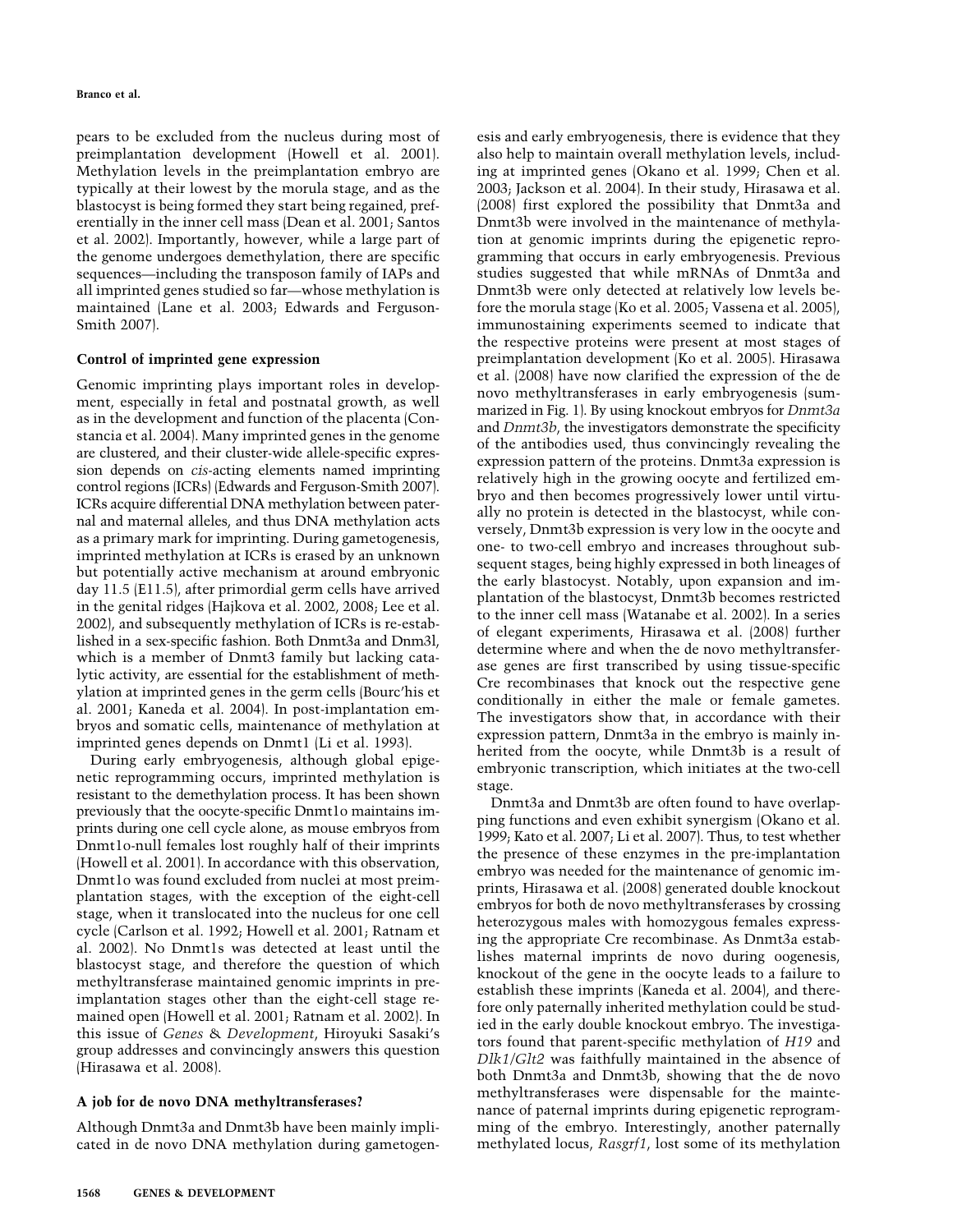

**Figure 1.** Expression and action of DNA methyltransferases during epigenetic reprogramming in the early mouse embryo. Throughout pre-implantation development, most of the genome's methylation (green line) is erased and later re-established in a different pattern at the blastocyst stage by the action of the de novo methyltransferases Dnmt3a and Dnmt3b. These enzymes have opposing expression patterns, with the oocytegenerated Dnmt3a becoming less expressed throughout cell divisions, and the zygote-generated Dnmt3b becoming more expressed. Activity of both enzymes is required for de novo methylation around implantation. Imprinted genes, which are vital for the development of the embryo, are resistant to demethylation (blue line). Hirasawa et al. (2008) show that the maintenance of methylation at imprints during preimplantation development is the responsibility of Dnmt1. This action is mainly carried out by the somatic form (Dnmt1s), but the oocyte form (Dnmt1o) is also necessary. However, conflicting results on the localization of Dnmt1o at the 8-cell stage make it unclear at which stage this form of the enzyme is required.

in the double knockout, suggesting that Dnmt3a and Dnmt3b may play a role in maintaining imprints at this particular locus. Hirasawa et al. (2008) suggest that the unusual repeat structure of the *Rasgrf1* DMR may be the reason for the different requirement in methyltransferases.

## **Finding Dnmt1s**

The initial suggestion that Dnmt1o was localized inside the nucleus for only one cell cycle during pre-implantation development, and that Dnmt1s was undetectable, seemed to exclude the possibility that Dnmt1 could be involved in the maintenance of imprinted methylation (Carlson et al. 1992; Howell et al. 2001; Ratnam et al. 2002). However, two recent studies have argued against these earlier findings, suggesting that Dnmt1s could be the imprinting maintenance enzyme researchers had been looking for (Cirio et al. 2008; Kurihara et al. 2008). By using antibodies specific for the longer somatic form of Dnmt1, both studies revealed that Dnmt1s is present in nuclei of preimplantation embryos, but that it is far less abundant (∼1/2000th) than the oocyte form, which is mainly localized in the cytoplasm. However, while Cirio et al. (2008) do not detect Dnmt1s within pronuclei, Kurihara et al. (2008) find the maternal pool of Dnmt1s associated with chromatin as early as the unfertilized egg. The cell cycle-dependent localization of the enzyme may explain these disparate results (Kurihara et al. 2008). Hirasawa et al. (2008) now confirm that Dnmt1s is indeed expressed at low levels during preimplantation development and, as Kurihara et al. (2008), find no evidence for the translocation of Dnmt1o to the nucleus at the eight-cell stage. Notably, the difference in results from previous studies (Carlson et al. 1992; Howell et al. 2001) could not be attributed to a difference in the antibody used. These conflicting and puzzling observations will require further investigation. Using conditional knockout lines, Hirasawa et al. (2008) further show that Dnmt1s is mainly of zygotic origin, whereas, as expected, Dnmt1o originates from the oocyte. However, a more detailed analysis by Cirio et al. (2008) has shown that a maternal pool of Dnmt1s remains in the embryo until the two-cell stage, after which the embryonic pool takes over.

# **Dnmt1s takes care of imprints**

The presence of Dnmt1s in the nucleus of preimplantation embryos reopened the possibility that Dnmt1 is involved in maintaining the parent-specific methylation state of imprinted genes. In fact, Kurihara et al. (2008) had shown in their study that microinjection of anti-Dnmt1s antibodies or specific siRNAs into the one-cell embryo partially reduced methylation at the imprinted *H19* locus. Hirasawa et al. (2008) show conclusively that Dnmt1 indeed maintains DNA methylation at genomic imprints. The investigators found that knockout of *Dnmt1* (both 1o and 1s forms) in embryos leads to a complete loss of methylation at both paternally and maternally methylated DMRs. Notably, *Rasgrf1* also lost all of its methylation, suggesting that if Dnmt3a and Dnmt3b have a role in methylation maintenance at this locus, it is dependent on Dnmt1 activity. Conditional knockout of maternal Dnmt1 resulted in a partial loss of imprinting, similar to that observed previously for embryos from Dnmt1o-null females (Howell et al. 2001). However, as Hisawara et al. (2008) did not specifically knock out the somatic or oocyte forms of Dnmt1 in their experiments, and given the presence of maternal Dnmt1s until the two-cell stage (Cirio et al. 2008), it is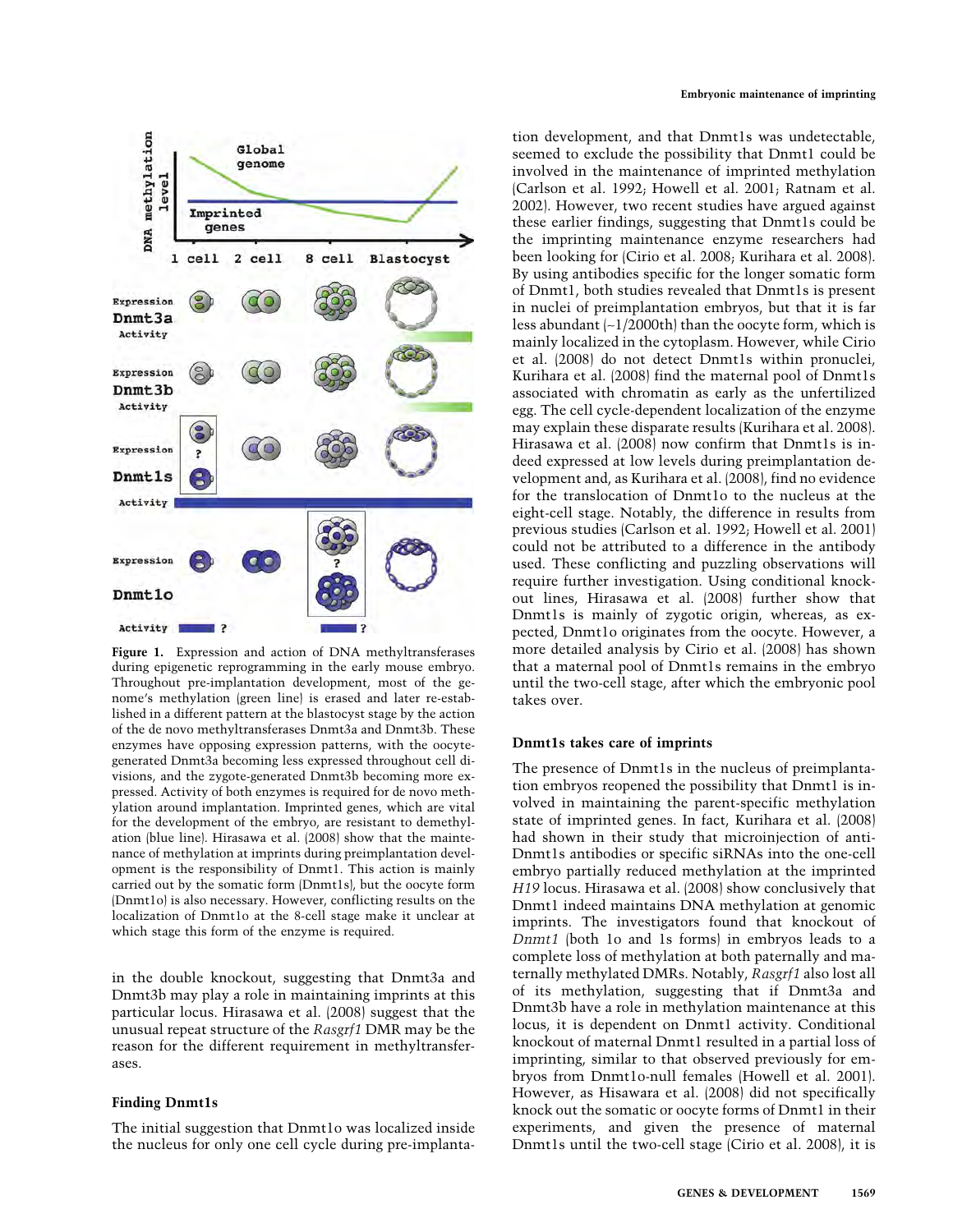possible that the maternal Dnmt1s may also play a role in the maintenance of imprints. This question also becomes pertinent in light of the new evidence that Dnmt1o does not seem to translocate to the nucleus at the eight-cell stage (Hirasawa et al. 2008; Kurihara et al. 2008). Therefore, if Dnmt1o is necessary to maintain imprints for one cell cycle, then it is more likely to do so at the one-cell stage, before transcription of embryonic Dnmt1s occurs. Although Dnmt1o appears to be excluded from the nucleus at this stage, it is possible that, similar to Dnmt1s, the nuclear pool of Dnmt1o is simply less abundant than the cytoplasmic one. The question of when Dnmt1o is active could be answered by thorough stage-by-stage analyses of imprinted methylation of embryos from Dnmt1o-null females. This would be expected to reveal a 50% loss of methylation at imprints one cell division after the stage at which Dnmt1o is active. Notably, Hisawara et al. (2008) did not always observe a 50% loss of methylation in the conditional maternal Dnmt1 knockout, probably because the analyses were performed at the blastocyst stage, and clonal selection could occur due to the fact that different blastomeres inherited distinct methylation patterns.

#### **The new questions**

Apart from the question of the timing of Dnmt1o action in the preimplantation embryo, the study by Hirasawa et al. (2008) opens up exciting new questions about the role and regulation of Dnmt1 during early embryogenesis. Namely, is Dnmt1s also the enzyme responsible for maintaining methylation at other sequences that are resistant to reprogramming such as IAPs (Lane et al. 2003)? Previous studies suggest that this is so and that Dnmt1o may also be involved in the process (Gaudet et al. 2004; Kurihara et al. 2008), but conclusive evidence such as the one presented here by Hirasawa et al. (2008) on genomic imprints would be desirable.

More importantly, and as Hirasawa et al. (2008) point out, the main question now is how specificity is conferred to Dnmt1s's activity such that methylation is maintained at genomic imprints, but not at other sequences; namely, single-copy genes (Oswald et al. 2000) and L1 repeats (Lane et al. 2003). We have only begun to understand how Dnmt1 is targeted to hemimethylated DNA, but recent work has shown that the protein Np95 (or Uhrf1) is key to this process (Bostick et al. 2007; Sharif et al. 2007). Np95 binds to hemimethylated DNA and forms complexes with Dnmt1 and PCNA, thus targeting Dnmt1 activity to replication forks (Bostick et al. 2007; Sharif et al. 2007). Furthermore, it has been suggested that the fact that Np95 forms complexes with multiple other chromatin modifiers may provide a sensing mechanism for particular chromatin states, such that maintenance of methylation would be selective for these epigenetic environments (Sharif et al. 2007). Dnmt1 itself also interacts with various histone modifiers and chromatin remodelers, suggesting that its activity is likely to be dependent on previously established chromatin modifications (Burgers et al. 2002; Robertson 2002; Esteve et al. 2006; Myant and Stancheva 2008). Nonetheless, it remains to be seen what is epigenetically unique to imprinted regions that distinguishes them from other regions that become demethylated. Another clue may come from the protein Stella, which has been shown to protect the maternal genome, and in particular imprinted genes and IAPs, from active demethylation at the one-cell stage (Nakamura et al. 2007). Although the unspecific binding of Stella to the genome suggests that other proteins are necessary for its protective role, it would be interesting to test whether Stella may also protect imprints from the passive demethylation that occurs throughout the first cell divisions of embryogenesis.

Our basic knowledge of the mechanisms involved in the methylation cycle of imprinted genes is now nearly complete, at least at the level of the enzymatic activities involved. Previous work had shown that imprints were established de novo in the germline by the action of Dnmt3a (Kaneda et al. 2004), and that after implantation of the embryo they were maintained by Dnmt1 (Li et al. 1993). Hirasawa et al. (2008) have now filled in the gap between fertilization and implantation, showing that maintenance of imprinted methylation during this phase of development is also carried out by Dnmt1. A key mystery that remains to be solved is how methylation is erased in primordial germ cells.

#### **Acknowledgments**

We thank Fátima Santos for comments on the manuscript.

#### **References**

- Bernstein, B.E., Meissner, A., and Lander, E.S. 2007. The mammalian epigenome. *Cell* **128:** 669–681.
- Bird, A. 2002. DNA methylation patterns and epigenetic memory. *Genes* & *Dev.* **16:** 6–21.
- Bostick, M., Kim, J.K., Esteve, P.O., Clark, A., Pradhan, S., and Jacobsen, S.E. 2007. UHRF1 plays a role in maintaining DNA methylation in mammalian cells. *Science* **317:** 1760–1764.
- Bourc'his, D., Xu, G.L., Lin, C.S., Bollman, B., and Bestor, T.H. 2001. Dnmt3L and the establishment of maternal genomic imprints. *Science* **294:** 2536–2539.
- Burgers, W.A., Fuks, F., and Kouzarides, T. 2002. DNA methyltransferases get connected to chromatin. *Trends Genet.* **18:** 275–277.
- Carlson, L.L., Page, A.W., and Bestor, T.H. 1992. Properties and localization of DNA methyltransferase in preimplantation mouse embryos: Implications for genomic imprinting. *Genes* & *Dev.* **6:** 2536–2541.
- Chen, T. and Li, E. 2004. Structure and function of eukaryotic DNA methyltransferases. *Curr. Top. Dev. Biol.* **60:** 55–89.
- Chen, T., Ueda, Y., Dodge, J.E., Wang, Z., and Li, E. 2003. Establishment and maintenance of genomic methylation patterns in mouse embryonic stem cells by Dnmt3a and Dnmt3b. *Mol. Cell. Biol.* **23:** 5594–5605.
- Cirio, M.C., Ratnam, S., Ding, F., Reinhart, B., Navara, C., and Chaillet, J.R. 2008. Preimplantation expression of the somatic form of Dnmt1 suggests a role in the inheritance of genomic imprints. *BMC Dev. Biol.* **8:** 9. doi: 10.1186/1471- 213X-8-9.

Constancia, M., Kelsey, G., and Reik, W. 2004. Resourceful im-